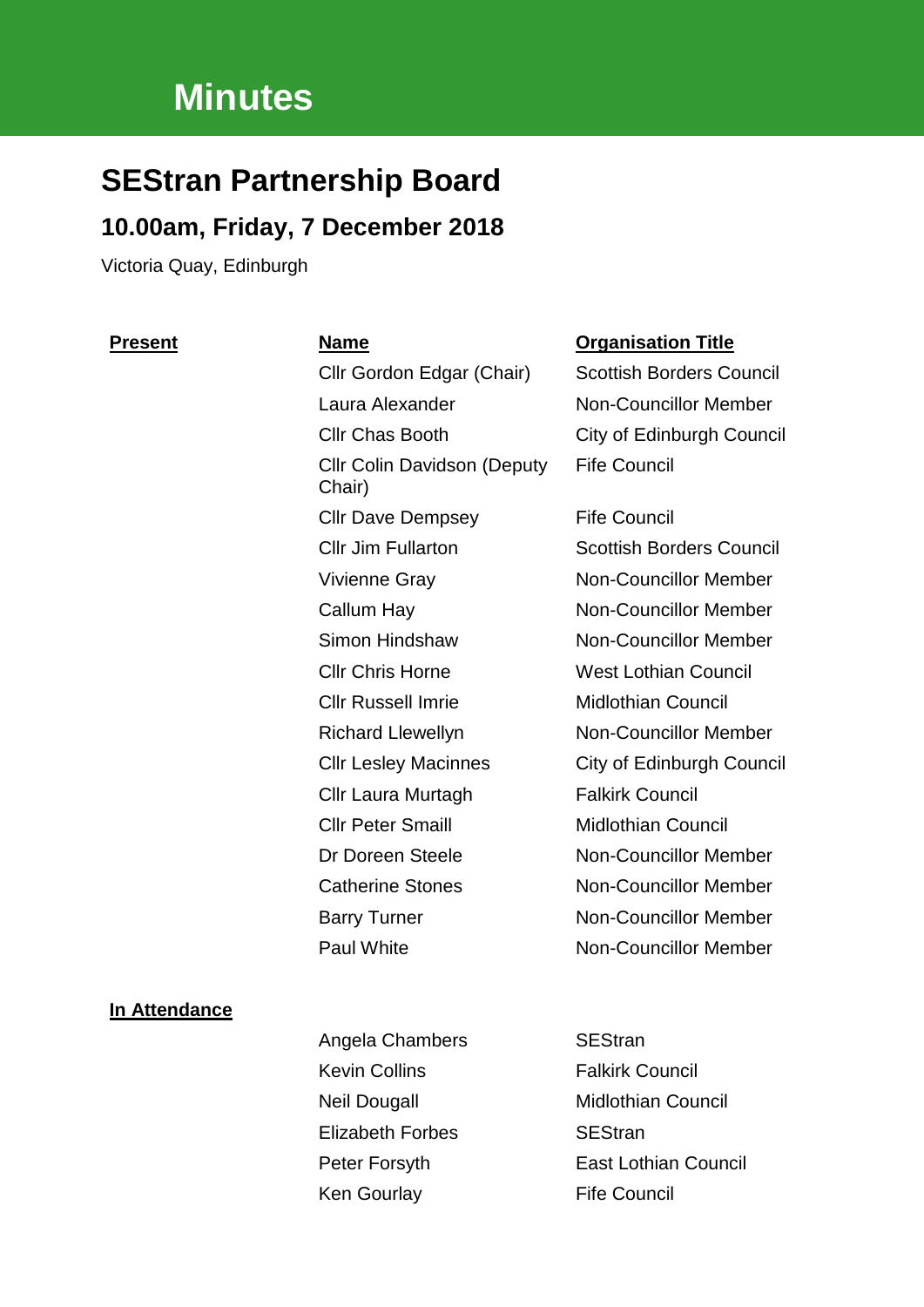|                                 | <b>Jim Grieve</b>            | <b>SEStran</b>                                 |
|---------------------------------|------------------------------|------------------------------------------------|
|                                 | Peter Jackson                | <b>SEStran</b>                                 |
|                                 | Graeme Johnstone             | <b>Scottish Borders Council</b>                |
|                                 | <b>Stuart Johnston</b>       | City of Edinburgh Council                      |
|                                 | Gavin King                   | City of Edinburgh Council<br>(Secretary)       |
|                                 | Daisy Narayanan              | City of Edinburgh Council                      |
|                                 | <b>lain Shaw</b>             | <b>City of Edinburgh Council</b><br>(Treasury) |
|                                 | <b>Jim Stewart</b>           | <b>West Lothian Council</b>                    |
|                                 |                              |                                                |
| <b>Apologies for</b><br>Absence |                              |                                                |
|                                 | <b>Cllr Donald Balsillie</b> | Clackmannanshire<br>Council                    |
|                                 | <b>Cllr Fiona Collie</b>     | <b>Falkirk Council</b>                         |
|                                 | Cllr Ian Ferguson            | <b>Fife Council</b>                            |
|                                 | <b>Cllr David Key</b>        | City of Edinburgh Council                      |
|                                 | <b>Cllr Cathy Muldoon</b>    | <b>West Lothian Council</b>                    |
|                                 | <b>Cllr Brian Small</b>      | <b>East Lothian Council</b>                    |
|                                 | <b>Graeme Malcolm</b>        | <b>West Lothian Council</b>                    |

# **1. Resolution to Consider in Private**

The Committee, in terms of Section 50(A)(4) of the Local Government (Scotland) Act 1973, excluded the public from the meeting during consideration of item 2 of the minute for the reason that it involved the likely disclosure of exempt information as defined in Paragraphs 1 and 6 of Part 1 of Schedule 7(A) of the Act.

# **2. Partnership Management Arrangements**

A report was tabled at the meeting in relation to the Partnership's management arrangements.

#### **Decision**

Detailed in the Confidential Schedule, signed by the Chair, with reference to this minute.

### **3. Minutes**

#### **Decision**

1) To agree the minute of the previous meeting of 21 September 2018 as a correct record.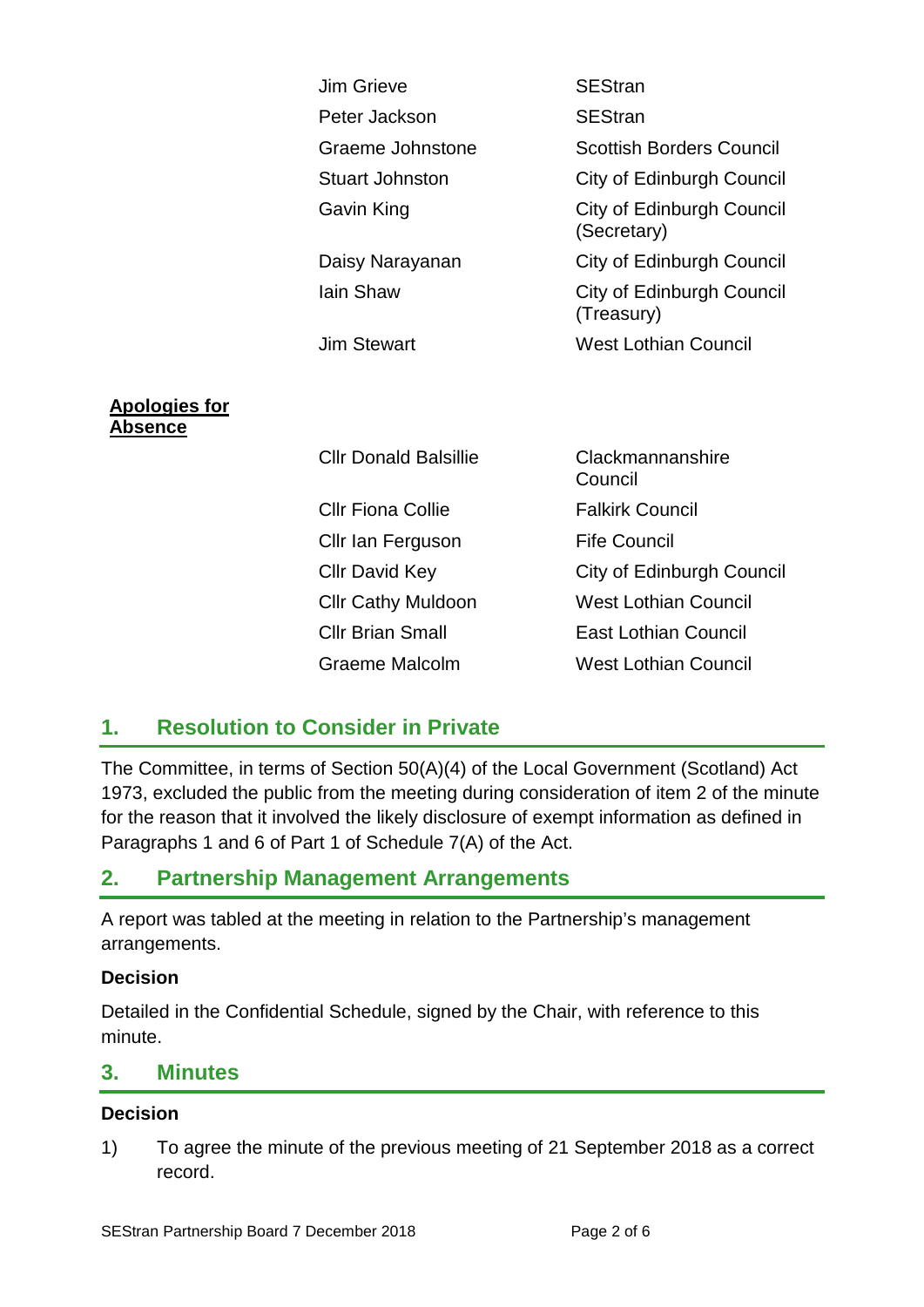2) To agree the minute of the Performance and Audit Committee of 16 November 2018 as a correct record.

(Reference – minutes, submitted.)

# **4. Edinburgh City Centre Transformation – Presentation**

Daisy Narayanan, Project Director of Edinburgh City Centre Transformation provided a PowerPoint presentation on the Edinburgh City Centre Transformation Project.

She highlighted that the project aimed to address how Edinburgh would achieve a step change in approach to issues including transport, amenity, social value (e.g. air quality, mental and physical health), place, urban development and heritage. The challenges and opportunities that Edinburgh faced to achieve this transformation were outlined. A cross-party working group which included representatives from all relevant departments such as housing, transport, planning and economic development met every six weeks to provide oversight of the project. The importance of this collaborative approach was emphasised. A consultation ran from 17 September 2018 until 12 November 2018. All responses would now be subject to analysis and review, in order to prepare a summary of the findings which was due to be reported to the Council's Transport and Environment Committee in early 2019.

Following a wide-ranging discussion and a number of questions, the following key points emerged:

- Connectivity and creating better transport links was key if the aim was to reduce the number of people driving their cars into Edinburgh.
- Approximately 8% of the responses to the consultation came from outside Edinburgh Council. There was a need to raise the profile of the project outside Edinburgh, however, it was noted the consultation was shared with all neighbouring local authorities.
- There were key performance indicators for each objective which allowed progress to be tracked.
- It was important to link this piece of work to the National Transport Strategy currently being reviewed.
- The importance of ensuring the business community were on board with this project was emphasised.
- The benefits of more people walking needed to be highlighted along with the subsequent benefits this could bring to businesses.
- Consideration had to be given to the digital age and the uncertainty surrounding the long term viability of the retail sector.

- 1) To thank Daisy for her attendance and note the presentation provided.
- 2) To agree that a copy of the slides be made accessible to members.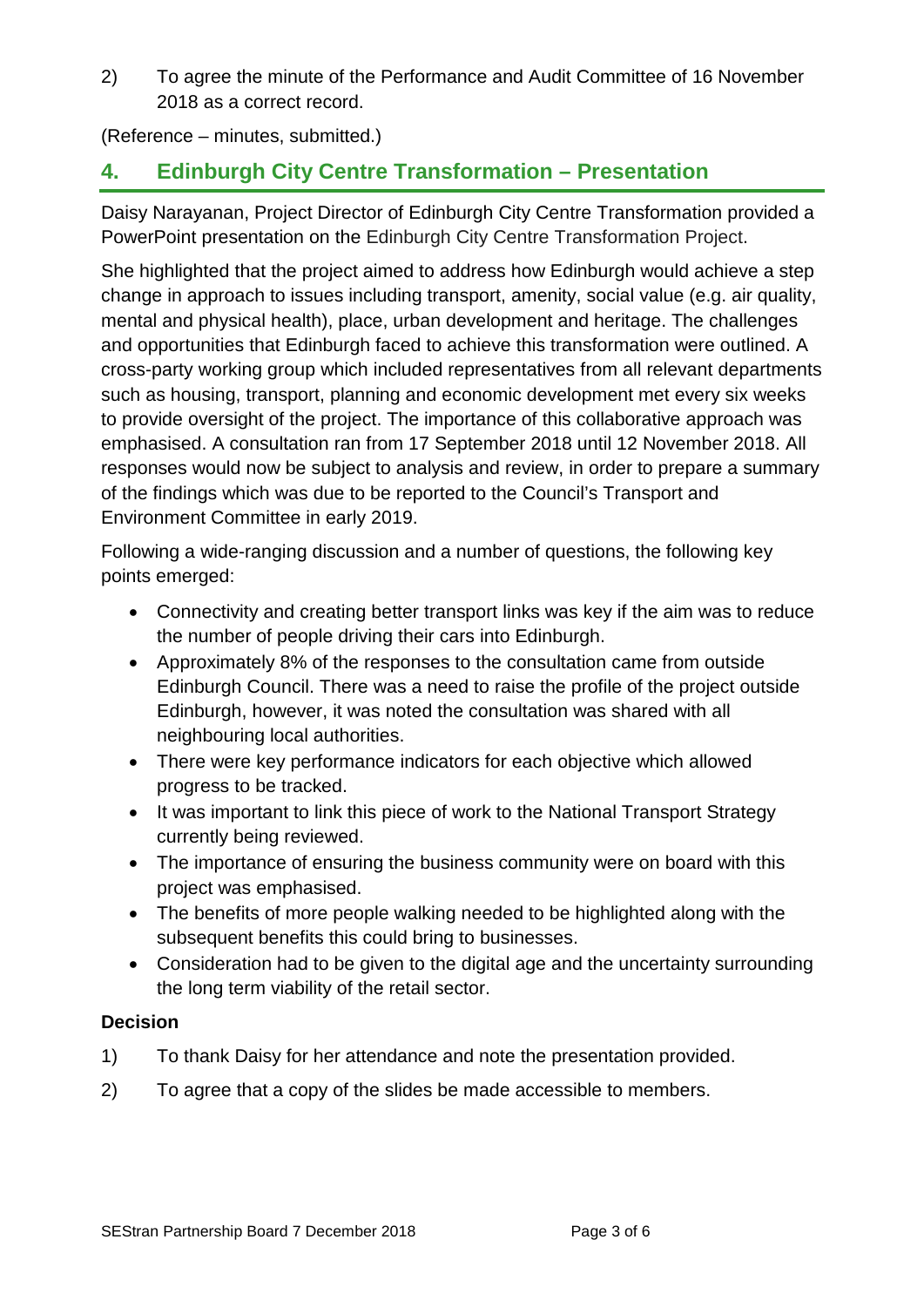#### **Declaration of Interest**

Councillor Lesley Macinnes declared a non-financial interest as the Convener of Transport and Environment and political lead of this work at the City of Edinburgh Council.

# **5. Financial Planning 2019/20**

An update was provided on the financial planning being progressed for the Partnership for the 2019/20 revenue budget.

#### **Decision**

To note the update on the financial planning assumptions being progressed for the 2019/20 revenue budget.

# **6. Finance Officer's Report**

The Board considered a report which presented the third update on financial performance of the Core and Projects budgets of the Partnership for 2018/19, in accordance with the Financial Regulations of the Partnership. The report provided an analysis of financial performance to the end of October 2018 and included details of the cash flow position of the Partnership in respect of its lending to and borrowing from the City of Edinburgh Council.

#### **Decision**

- 1) To note that total revenue expenditure was forecast to be within the revenue budget resources of the Partnership, with a cost pressure of £2,000 on the core budget being managed by a compensating underspend on the Projects budget.
- 2) To approve the transfer of the forecast underspend on EU-funded projects to the Sustainable and Active Travel budget for 2018/19, after offset of core budget costs.

# **7. Treasury Management – Mid-term Review**

Details were provided of the investment activity undertaken on behalf of the Partnership during the first half of the 2018/19 Financial Year.

#### **Decision**

To note the investment activity undertaken on behalf of the Partnership.

# **8. Projects Update**

An update was provided on the current status and progress of the various projects SEStran was involved in and covered the latest position on the EU exit process.

- 1) To note the report.
- 2) To approve the grant to East Lothian Council as detailed in paragraph 4.5 of the report.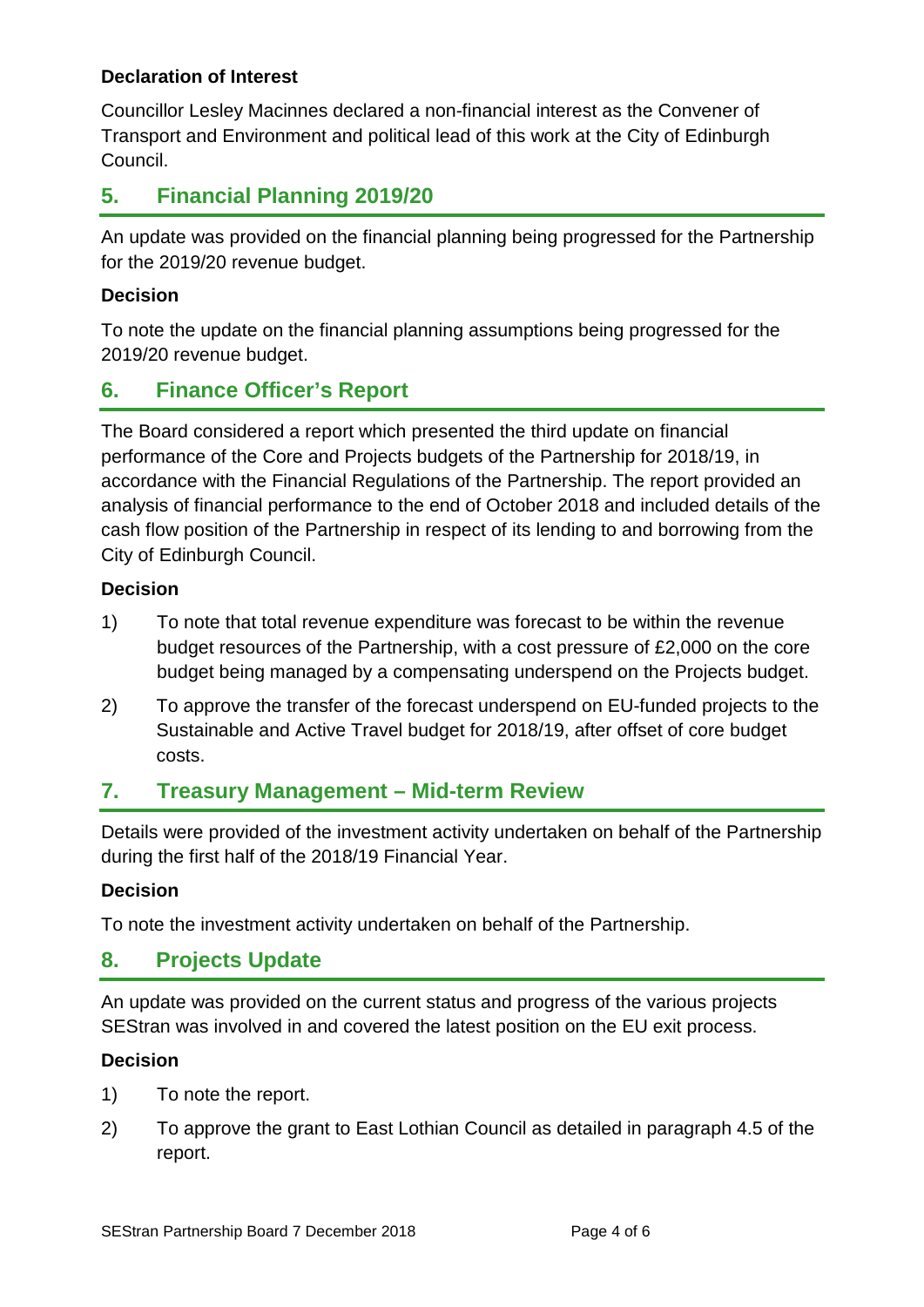- 3) To note that the European Conference on Mobility Management was due to be hosted by SEStran in Edinburgh from 29 until 31 May 2019 but discussions would take place with the Chair about withdrawing SEStran from this conference due to the high financial risks associated with it, exacerbated by the latest Brexit position and emerging pressures on the 2019/20 budget.
- 4) To approve the appointment, via the Scotland Excel Framework, of SYSTRA to undertake the Newburgh Transport Appraisal.
- 5) To agree that the maintenance of cycle tracks and freight forum be incorporated to future agendas of the Chief Officer Liaison Group.
- 6) To agree that that the Chair make representation to Minister for on funding for rural buses at their meeting on 11 December 2018.

#### **Declaration of Interests**

Paul White declared a financial interest as an employee of CPT Scotland and Richard Llewellyn declared a financial interest as an employee of Napier University.

# **9. Dates of Future Meetings 2019**

The proposed calendar of SEStran Partnership Board meetings in 2019 along with the full schedule of Sestran meetings was submitted.

#### **Decision**

- 1) To approve the proposed programme of meetings for 2019.
- 2) To agree that the use of video/tele conferencing be explored to enable members to have the opportunity to attend these meetings remotely.

# **10. Date of Next Meeting**

#### **Decision**

To note that the next meeting would be held on Friday 22 March 2019 at 10am in the Dean of Guild Room, City Chambers, Edinburgh.

# **11. Head of Programmes Report**

An update was provided on wider Regional Transport Partnership issues including Transport Scotland's Active Travel Fund, Review of the National Transport Strategy (NTS 2), the East Coast Main Line Association (ECMA) and other matters of relevance to the Partnership.

- 1) To note the report.
- 2) To agree that SEStran lobby Edinburgh Airport on its commitment to invest in the surrounding road network
- 3) To agree that SEStran would explore the usage of the Edinburgh Gateway station and the options for maximising footfall.